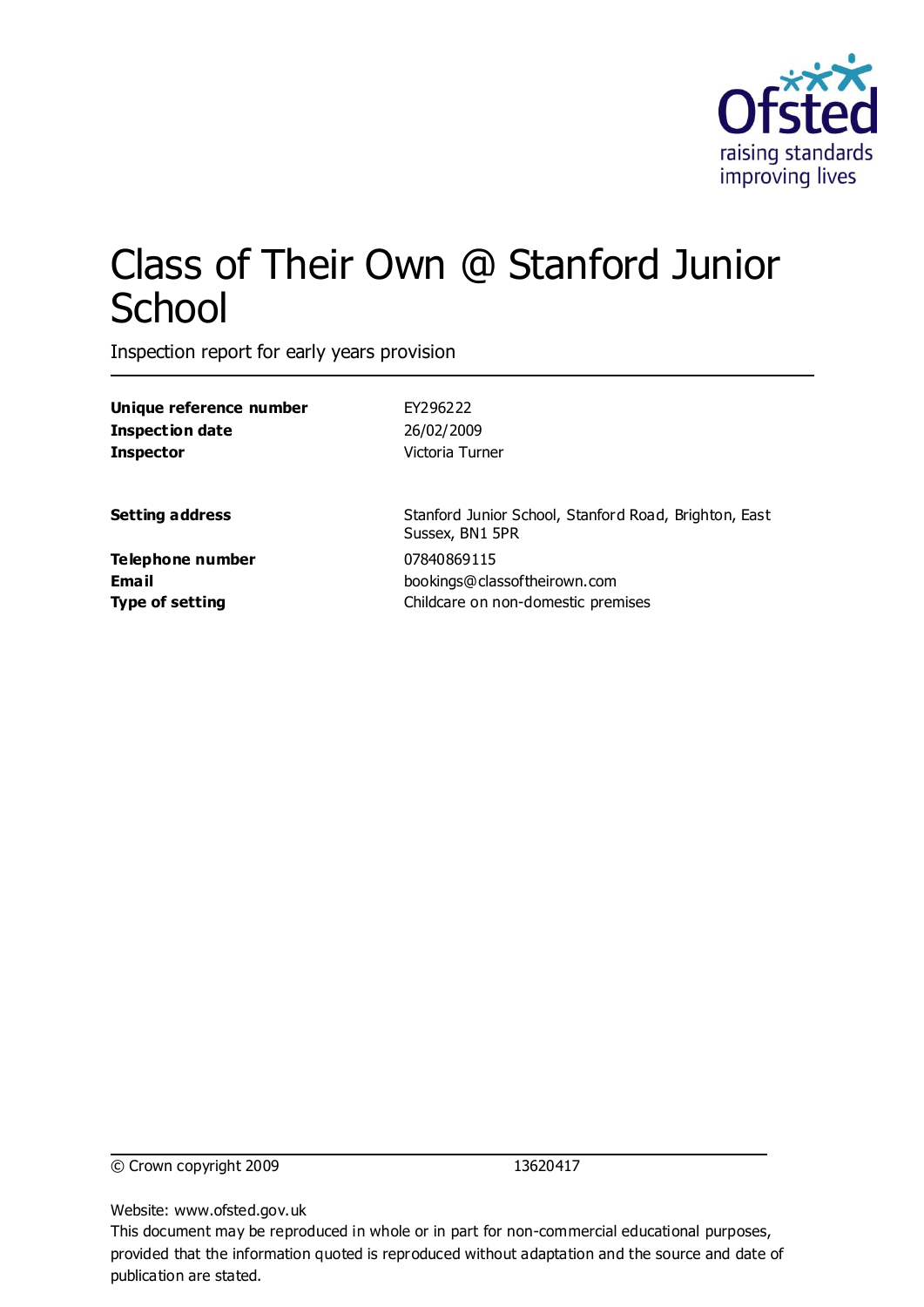### **Introduction**

This inspection was carried out by Ofsted under Sections 49 and 50 of the Childcare Act 2006 on the quality and standards of the registered early years provision. 'Early years provision' refers to provision regulated by Ofsted for children from birth to 31 August following their fifth birthday (the early years age group). The registered person must ensure that this provision complies with the statutory framework for children's learning, development and welfare, known as the *Early* Years Foundation Stage.

The report includes information on any complaints about the childcare provision which Ofsted has received since the last inspection or registration whichever is the later, which require Ofsted or the provider to take action in Annex C.

The provider must provide a copy of this report to all parents with children at the setting where reasonably practicable. The provider must provide a copy of the report to any other person who asks for one, but may charge a fee for this service (The Childcare (Inspection) Regulations 2008 regulations 9 and 10).

Children only attend this setting before and/or after the school day and/or during the school holidays. The judgements in this report reflect the quality of early years provision offered to children during those periods.

The setting also makes provision for children older than the early years age group which is registered on the voluntary and/or compulsory part(s) of the Childcare Register. This report does not include an evaluation of that provision, but a comment about compliance with the requirements of the Childcare Register is included in Annex B.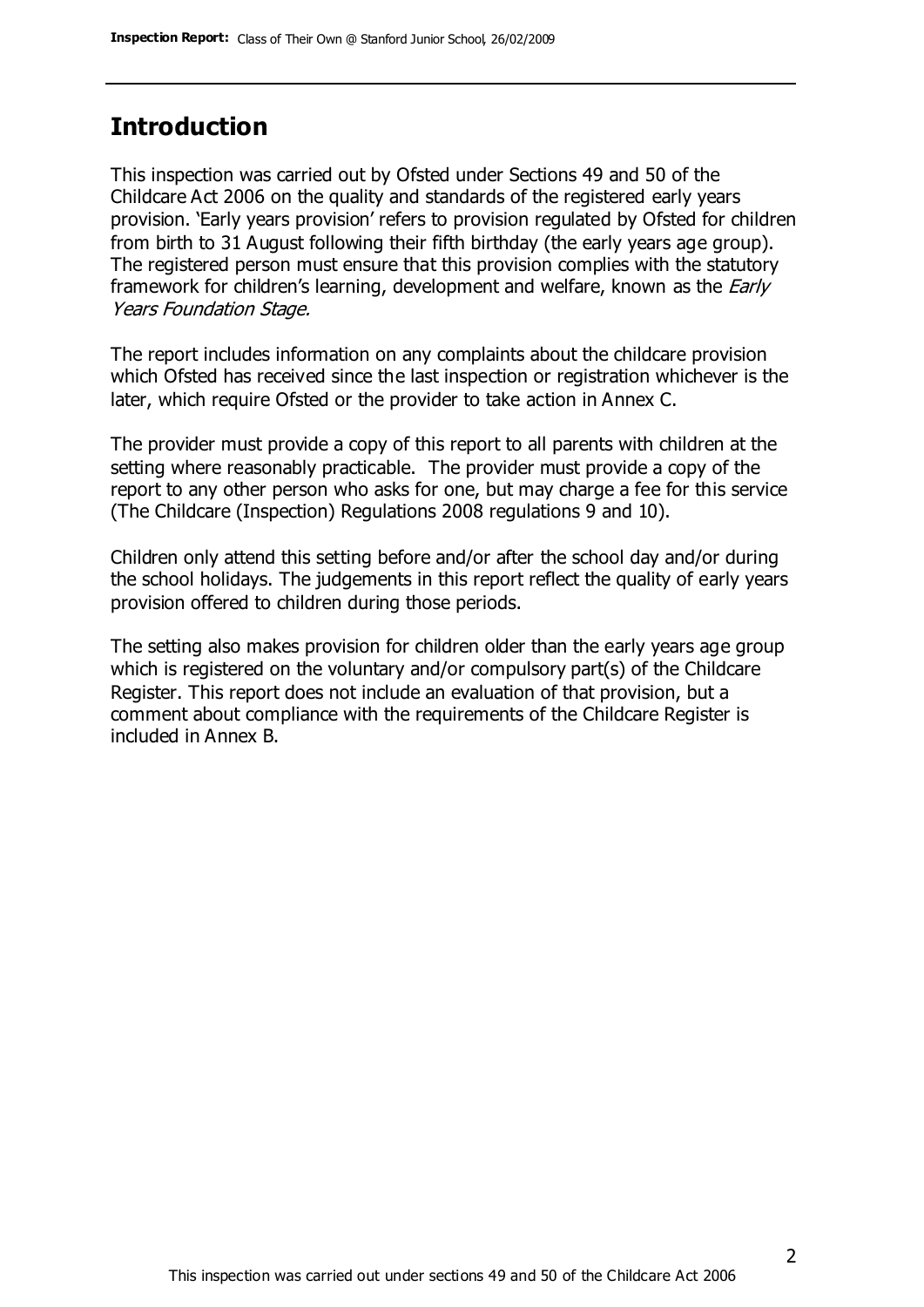## **Description of the setting**

Class of Their Own @ Stanford opened in 2004. It operates from the lower hall in Stanford Junior School in Brighton. The out-of-school setting serves the local area. Children attend for a variety of sessions. The setting is able to support children with learning difficulties and/or disabilities and those who speak English as an additional language. The setting opens five days a week during term-time and during school holidays. Sessions are from 15:30 to 18:00 term-time and 08:30 to 17:30 during holidays. There are currently 113 children on roll, of these 17 are in the Early Years Foundation Stage. There are seven staff who work with the children. Over three quarters of the staff have early years or youth work qualifications to National Vocational Qualification at level 2, 3 and 4. The supervisor is qualified to level 3 in play-work and is currently studying for a Playwork Foundation degree. The setting receives support from a mentor from the Early Years Development and Childcare Partnership. The club is registered on the Early Years Register, and the Compulsory and Voluntary part of the childcare register. The club is on the ground floor and accessible to disabled users. There is a disabled toilet by the entrance and access to the playground.

### **Overall effectiveness of the early years provision**

The overall provision is good. Children are cared for exceptionally well and all recommended aspects of learning are provided for well. Children's progress in all the six areas of learning is monitored through ongoing observations and assessments, and photographic evidence illustrating what children can do. The setting is fully inclusive and children with learning difficulties and/or disabilities and children for whom English is a second language are given good support. Partnerships with parents, the school and other agencies are outstanding. Effective self-evaluation ensures good capacity for continuous improvement.

### **What steps need to be taken to improve provision further?**

To further improve the early years provision the registered person should:

ensure planning clearly identifies how activities will promote individual children's progress towards the early learning goals

# **The leadership and management of the early years provision**

The leadership and management of the setting is outstanding. Recommendations from the previous inspection have been addressed. A wide range of good policies and procedures which are regularly reviewed, ensure that all welfare requirements of the Early Years Foundation Stage are fully met. Safeguarding and child protection procedures are robust. Very close links with the reception class teacher ensures that children experience a wide range of interesting activities and learning experiences. Detailed medium term and weekly plans from the school are used by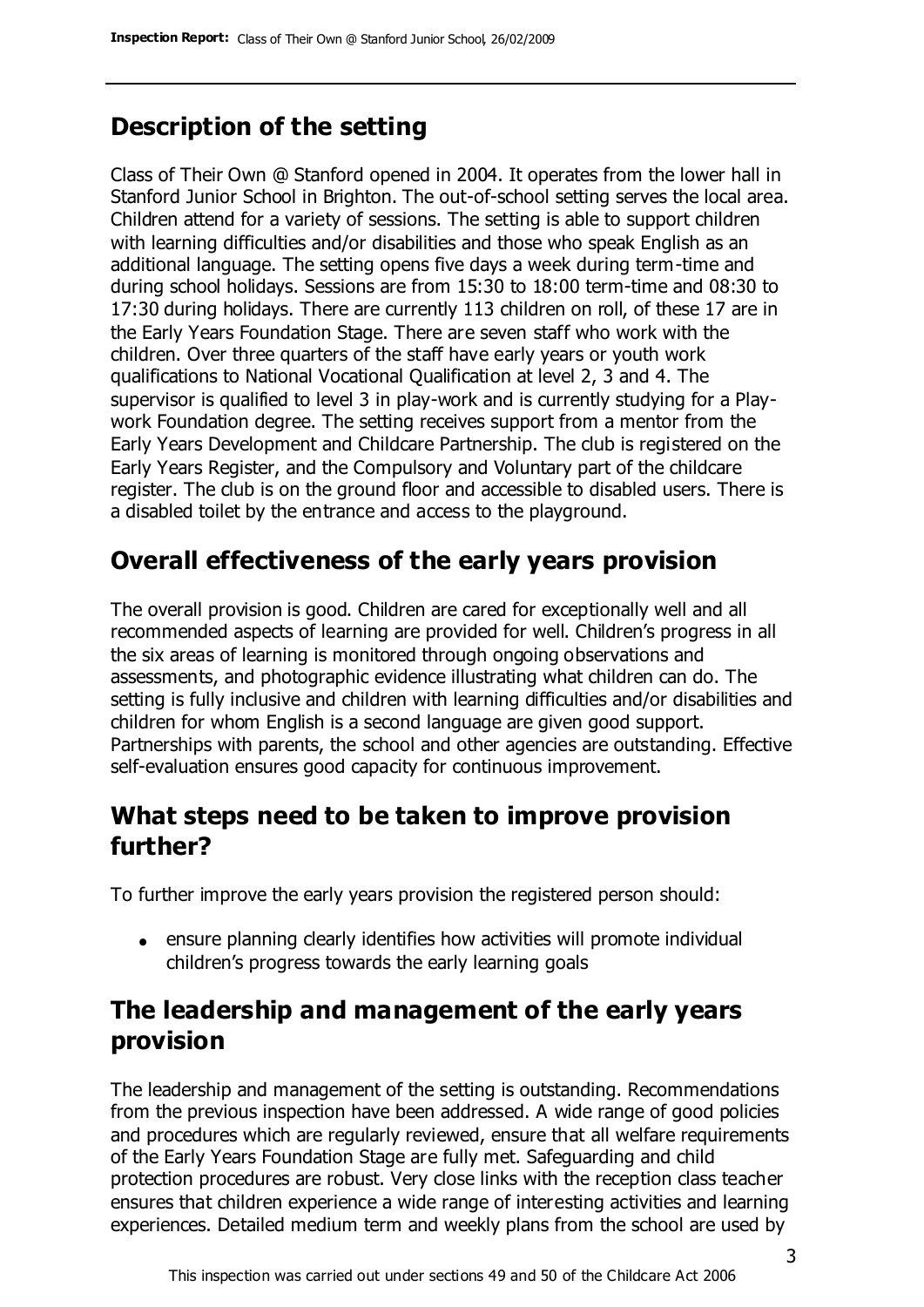the setting to plan follow-up activities for the Early Years Foundation Stage children. All staff are Makaton trained. Whole staff training on conflict resolution has had a positive impact on the children's behaviour and they try to sort out their own disputes. The provider and staff are passionate about their work and have exceedingly high expectations for outcomes for children at this setting. They continuously reflect and evaluate their practice and management of the club. Children's individual needs are discussed as well as ways to improve the setting at weekly team meetings. Areas for improvement include using Picture Exchange Communication System symbols to label all resources and to provide a visual choice board for children. This aids communication especially for children with learning difficulties and/or disabilities and those who speak English as an additional language. Staff are appraised regularly and supervisors of the other 'Class of Their Own' clubs meet every term to share their knowledge and experiences and to discuss changes and ways to improve the settings. Information from annual questionnaires to parents, carers and staff, identify areas for improvement. A new training session on reflective practice for play workers will be added to the inhouse training and staff will attend training on Inclusion in March.

The setting has an excellent partnership with parents and carers. Parents and carers receive an information pack about the club on completion of a registration form. They are very well informed through half-termly newsletters, a website for parents and the parents' notice board. They are very welcome to drop into the club or telephone if they have concerns about their children. The infant supervisor liaises extremely well with the reception class teacher, on a daily basis, to discuss any issues or concerns about the children who attend the club. The setting has established good links with the Chinese Educational Development Project. There are good links with the Extra-Time Special Inclusion club who offer support and advice on ways of improving the setting to become more inclusive. Some of their children attend the club during the holidays. Their staff come over to support staff at this club with strategies for inclusion. Refugee children are offered free places at the club. The setting also plans to support a local charity with fundraising.

### **The quality and standards of the early years provision**

Play workers have a very good understanding of safety and complete a risk assessment for all equipment and activities to ensure that risk is minimised. They have a very good understanding of how to protect children and what actions to take, should they have any concerns about the children. Warm and caring relationships between play workers and the children, and excellent links with parents and carers enable children to settle in well and to feel safe and secure. Children's personal development is fostered particularly well.

The play workers have been trained in the new Early Years Foundation Stage framework and are effectively implementing it. Children learn and develop through play in a safe and secure environment. They have access to both indoor and outdoor play where they can experiment and explore ideas. They develop their creativity through tissue paper collage, painting, drawing and dressing up activities. Small world toys, Lego, tap-tap and stickle-bricks provide opportunities for talk and for developing their imagination and fine motor skills. They use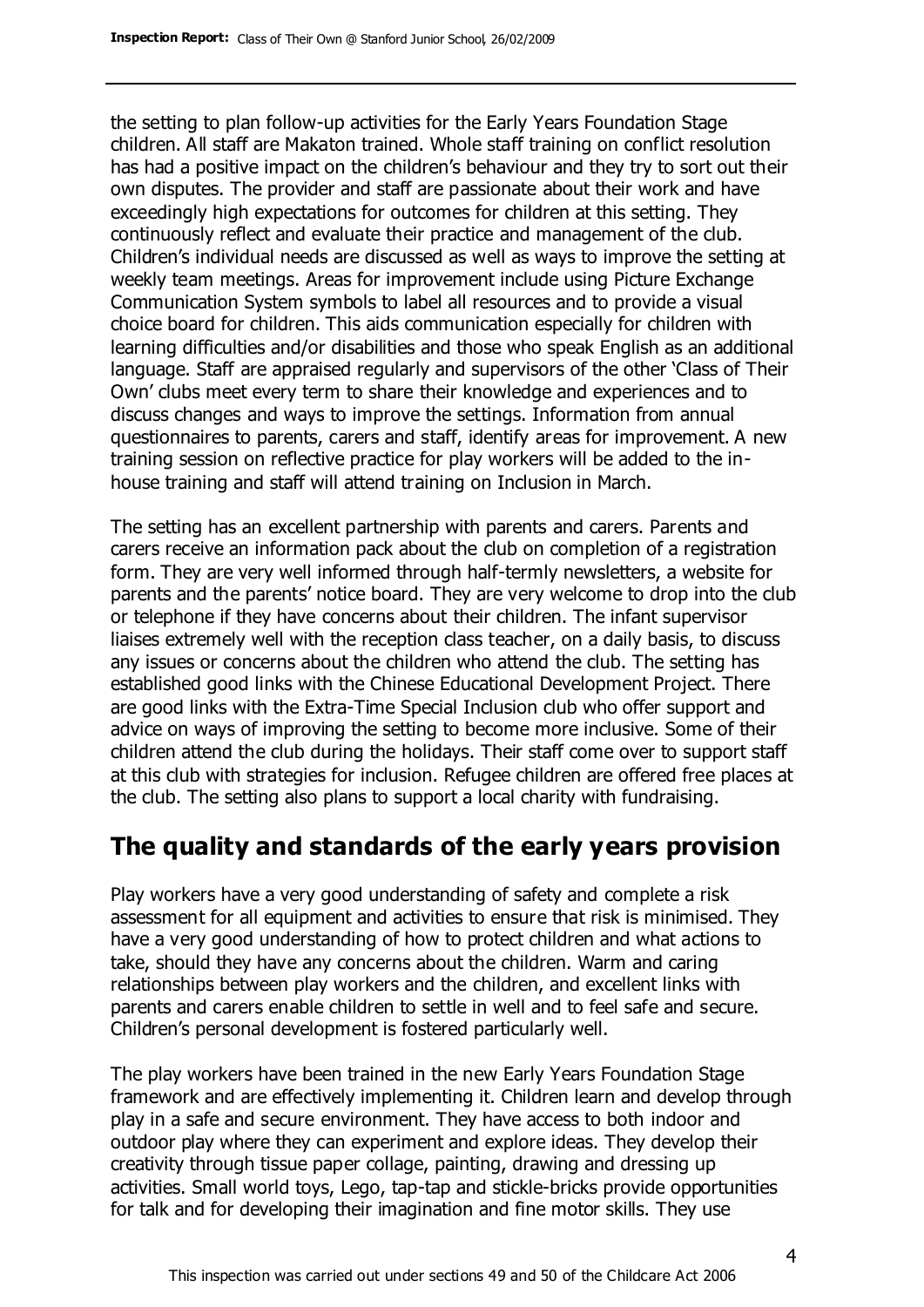scissors and other equipment well. Children have started their 'All About Me' books where detailed observations are recorded, dated and annotated with references to play type and Early Years Foundation Stage areas of learning. Photographic evidence form part of the process. However, planning does not indicate how activities will promote individual children's progress towards the early learning goals.

Daily health and safety checks, and risk assessments ensure that the children play and learn in a safe environment. There is a good adult to child ratio which ensures constant supervision at all times. The Early Years Foundation Stage children are each allocated a key worker which helps them to feel safe and to meet all their welfare needs well. A new intercom system provides added security to the setting. Children are encouraged to be healthy by eating healthily and being physically active. Children are provided with a healthy snack, including a variety of fruit. They are involved in planning their snacks and are encouraged to make suggestions. Many children are aware of the benefits of physical activity and participate in free play, football or cricket. They use climbing equipment, tricycles and scooters to develop their gross motor skills. Children develop good hygiene habits and wash their hands before eating and cooking, and after using the toilet. Their dietary and medical needs are taken into consideration when planning snacks and cooking activities. A good range of activities promote all areas of learning. Children make choices on which activities they would like to participate in and decide whether to play indoors or outside. Children work independently or as a group and form positive relationships with each other. The children play well with other children of different ages and abilities. They are involved in decision making regarding snacks, activities, equipment and resources. Children are encouraged to tidy up at the end of a session. Children are happy to come to the club where they learn to socialise and gain self-confidence. They are encouraged to respect each other and accept each other's differences. The older children take on the responsibility of helping the younger children.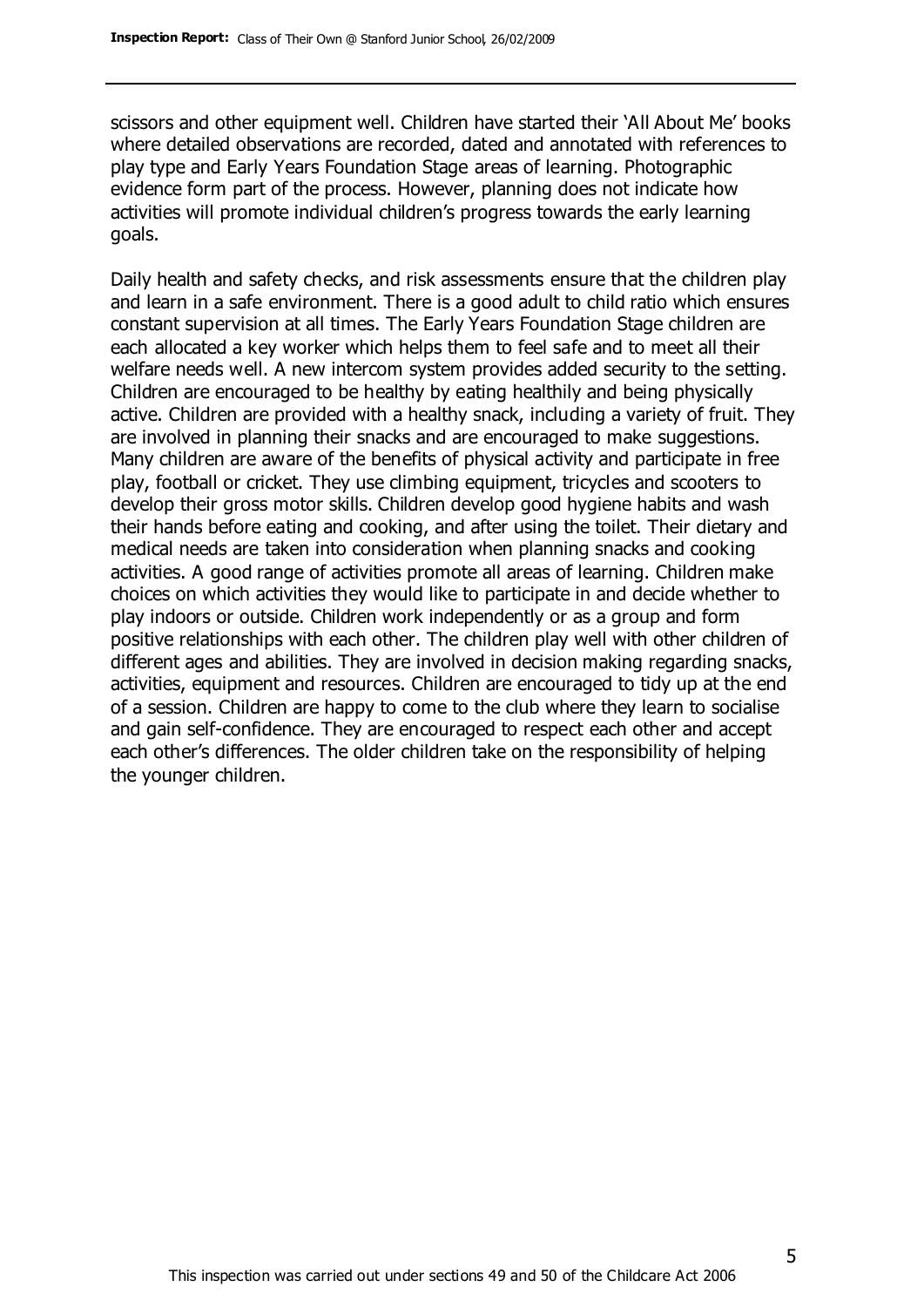# **Annex A: record of inspection judgements**

#### **The key inspection judgements and what they mean**

Grade 1 is Outstanding: this aspect of the provision is of exceptionally high quality Grade 2 is Good: this aspect of the provision is strong Grade 3 is Satisfactory: this aspect of the provision is sound Grade 4 is Inadequate: this aspect of the provision is not good enough

### **Overall effectiveness**

| How effective is the provision in meeting the needs<br>of children in the Early Years Foundation Stage? |  |
|---------------------------------------------------------------------------------------------------------|--|
| How well does the provision promote inclusive practice?                                                 |  |
| The capacity of the provision to maintain continuous                                                    |  |
| improvement.                                                                                            |  |

### **Leadership and management**

| How effectively is provision in the Early Years               |  |
|---------------------------------------------------------------|--|
| <b>Foundation Stage led and managed?</b>                      |  |
| How effective is the setting's self-evaluation, including the |  |
| steps taken to promote improvement?                           |  |
| How well does the setting work in partnership with parents    |  |
| and others?                                                   |  |
| How well are children safequarded?                            |  |

### **Quality and standards**

| How effectively are children in the Early Years<br><b>Foundation Stage helped to learn and develop?</b> |  |
|---------------------------------------------------------------------------------------------------------|--|
| How effectively is the welfare of children in the Early                                                 |  |
| <b>Years Foundation Stage promoted?</b>                                                                 |  |
| How well are children helped to stay safe?                                                              |  |
| How well are children helped to be healthy?                                                             |  |
| How well are children helped to enjoy and achieve?                                                      |  |
| How well are children helped to make a positive                                                         |  |
| contribution?                                                                                           |  |
| How well are children helped develop skills that will                                                   |  |
| contribute to their future economic well-being?                                                         |  |

Any complaints about the inspection or report should be made following the procedures set out in the guidance available from Ofsted's website: www.ofsted.gov.uk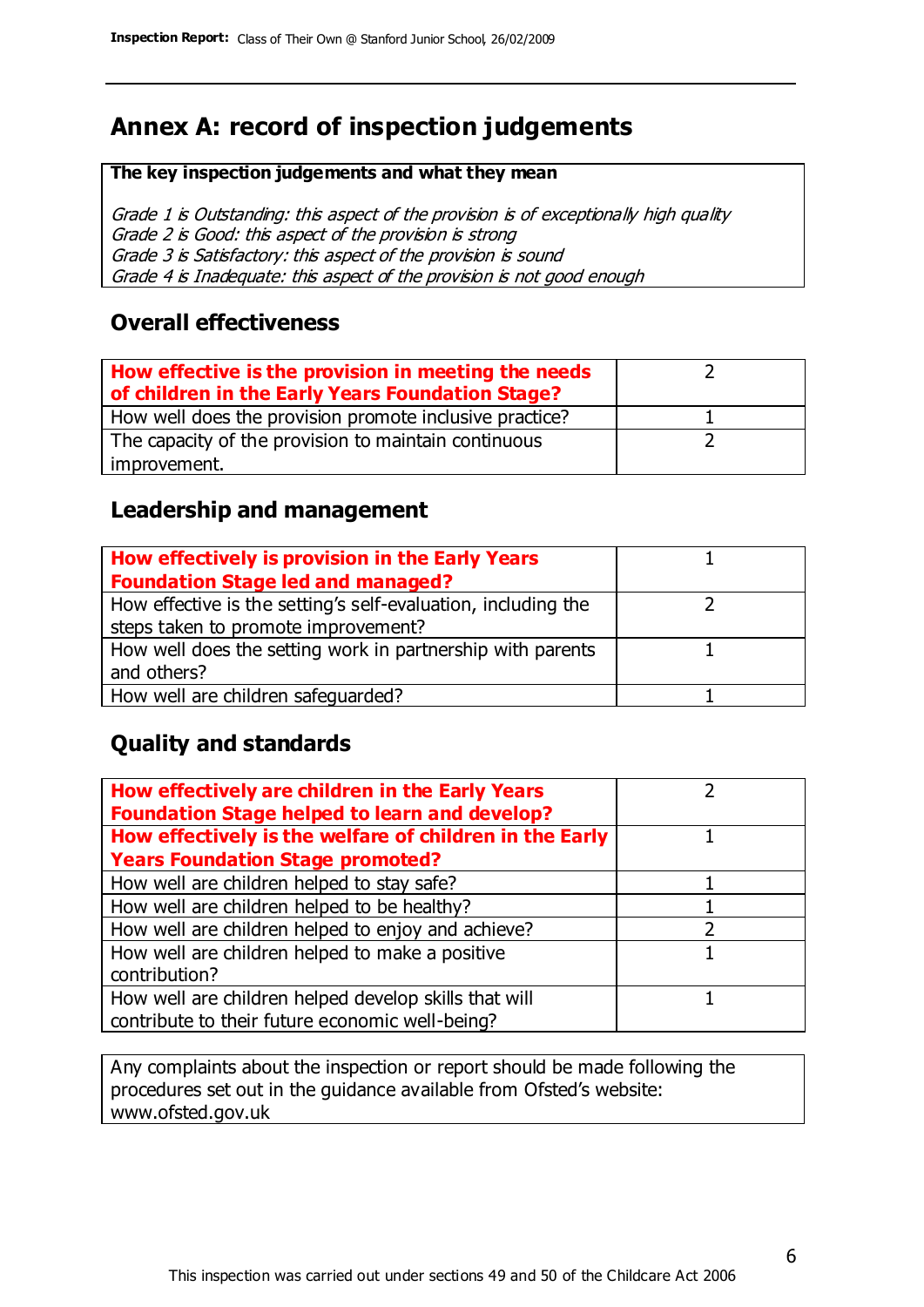# **Annex B: the Childcare Register**

| The provider confirms that the requirements of the<br>compulsory part of the Childcare Register are: | Met |
|------------------------------------------------------------------------------------------------------|-----|
| The provider confirms that the requirements of the<br>voluntary part of the Childcare Register are:  | Met |